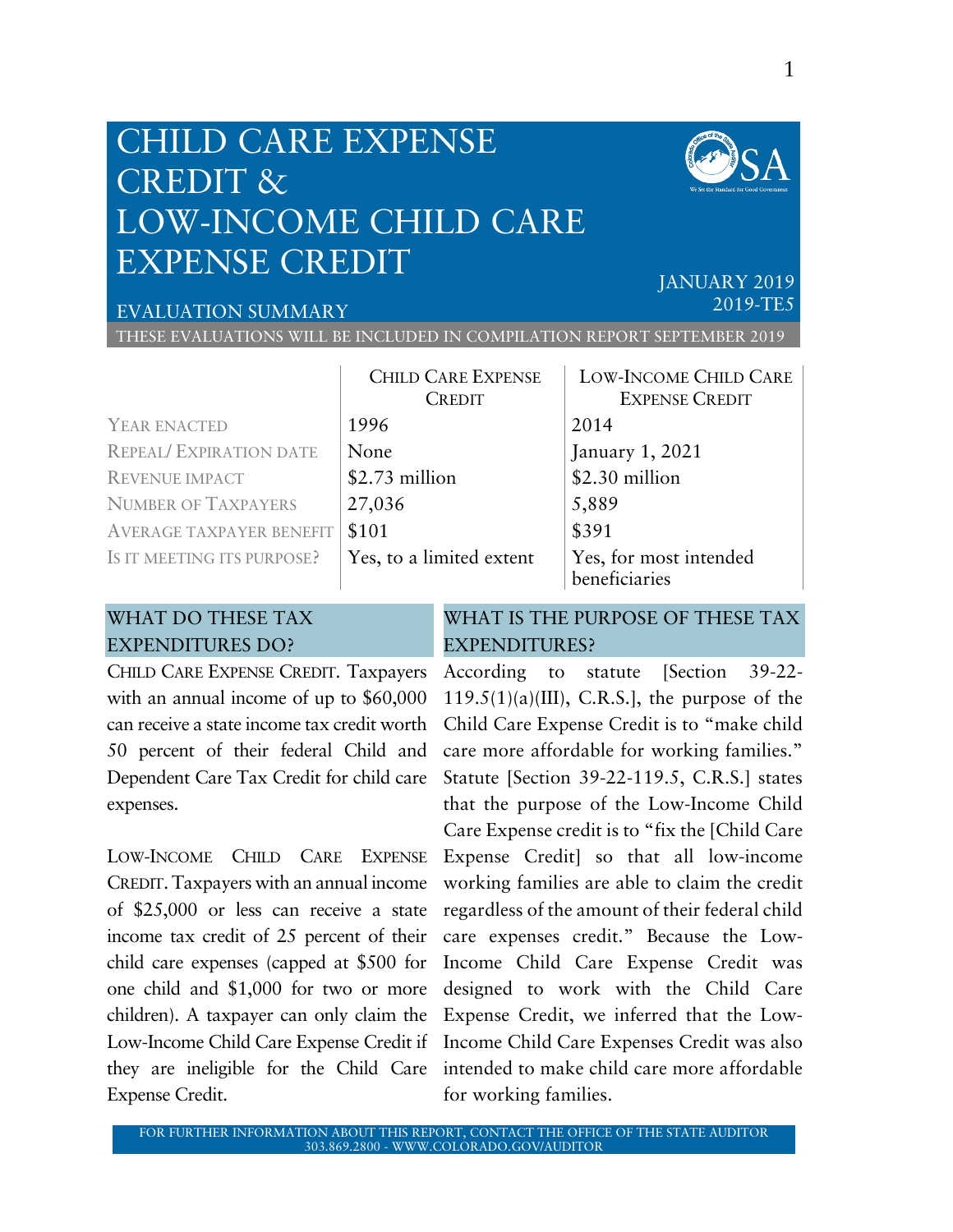## WHAT DID THE EVALUATION FIND?

We determined that both credits are meeting their purpose of making child care more affordable for working families because they partially offset the cost of child care. However, the extent to which the credits help taxpayers with typical child care costs is small.

We also determined that there continue to be substantial disparities in the credit amount some taxpayers receive from the credits.

## WHAT POLICY CONSIDERATIONS DID THE EVALUATION IDENTIFY?

The General Assembly could consider decoupling the Child Care Expense Credit from the federal Child and Dependent Care Tax Credit to increase the benefit and stability of the Child Care Expense Credit and provide more even treatment to taxpayers across incomes and family types.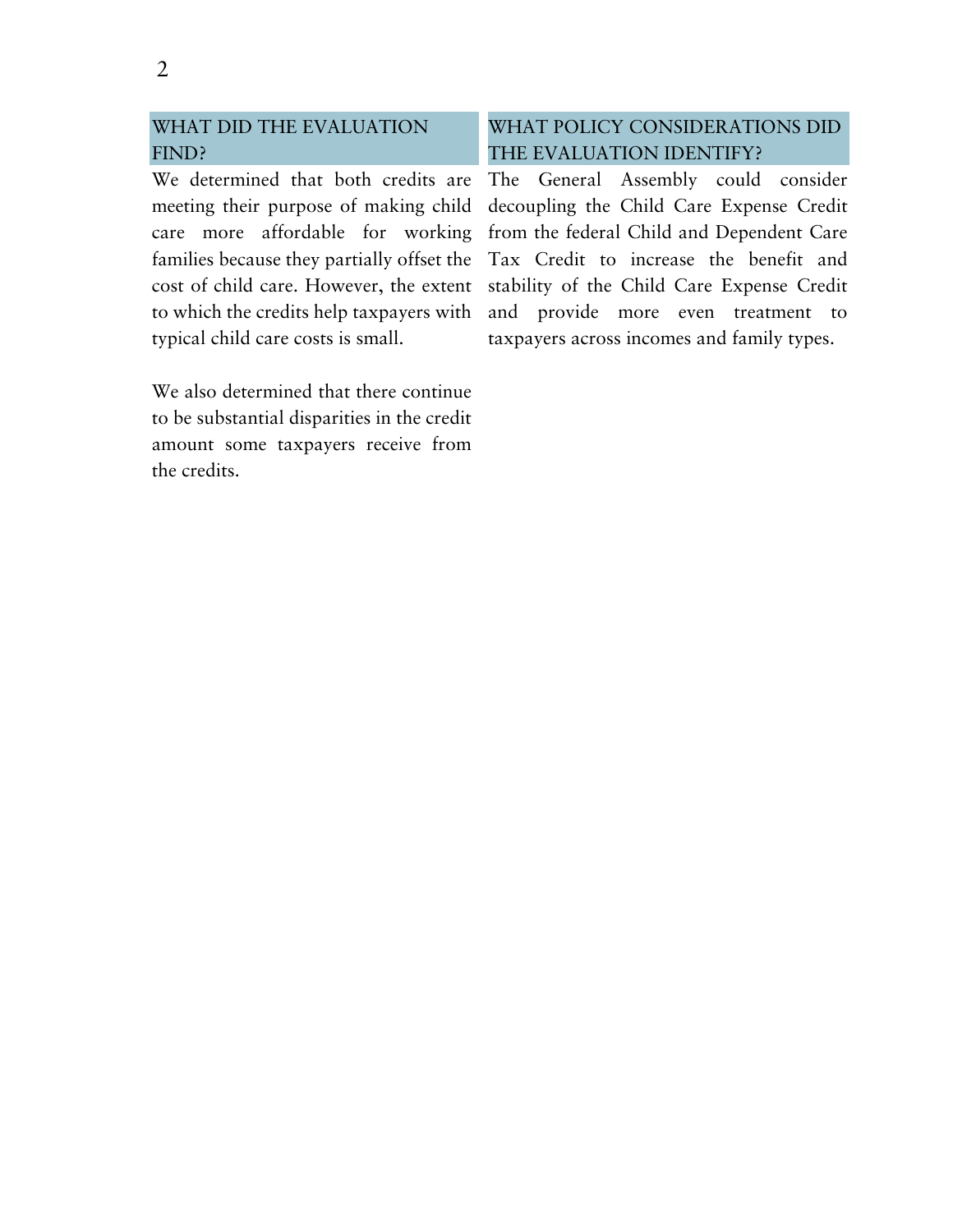# CHILD CARE EXPENSE CREDIT & LOW-INCOME CHILD CARE EXPENSE CREDIT EVALUATION RESULTS

#### WHAT ARE THESE TAX EXPENDITURES?

The Child Care Expense Credit (Child Care Credit) [Section 39-22-119, C.R.S.] and Low-Income Child Care Expense Credit (Low-Income Credit) [Section 39-22-119.5, C.R.S.] work in tandem to provide tax credits to qualifying families with child care expenses. The Child Care Credit was enacted in 1996 and amended most recently in 2018 by House Bill 18-1208, which increased the credit amount available for some taxpayers. The Low-Income Credit was established in 2014 by House Bill 14-1072 and is set to expire on January 1, 2021. This Credit provides an alternative credit for families who do not qualify for the Child Care Credit due to a lack of sufficient taxable income.

#### **CHILD CARE CREDIT**

Under Section 39-22-119(1), C.R.S., to qualify for the Child Care Credit, taxpayers must have federal adjusted gross income of \$60,000 or less and claim the federal Child and Dependent Care Tax Credit (Federal Credit) on their federal tax return. To claim the Federal Credit, taxpayers must meet the following requirements under 26 USC 21:

- The taxpayer must incur child care expenses in order to work or look for work.
- The expenses must be incurred to provide child care for children under age 13.

REPORT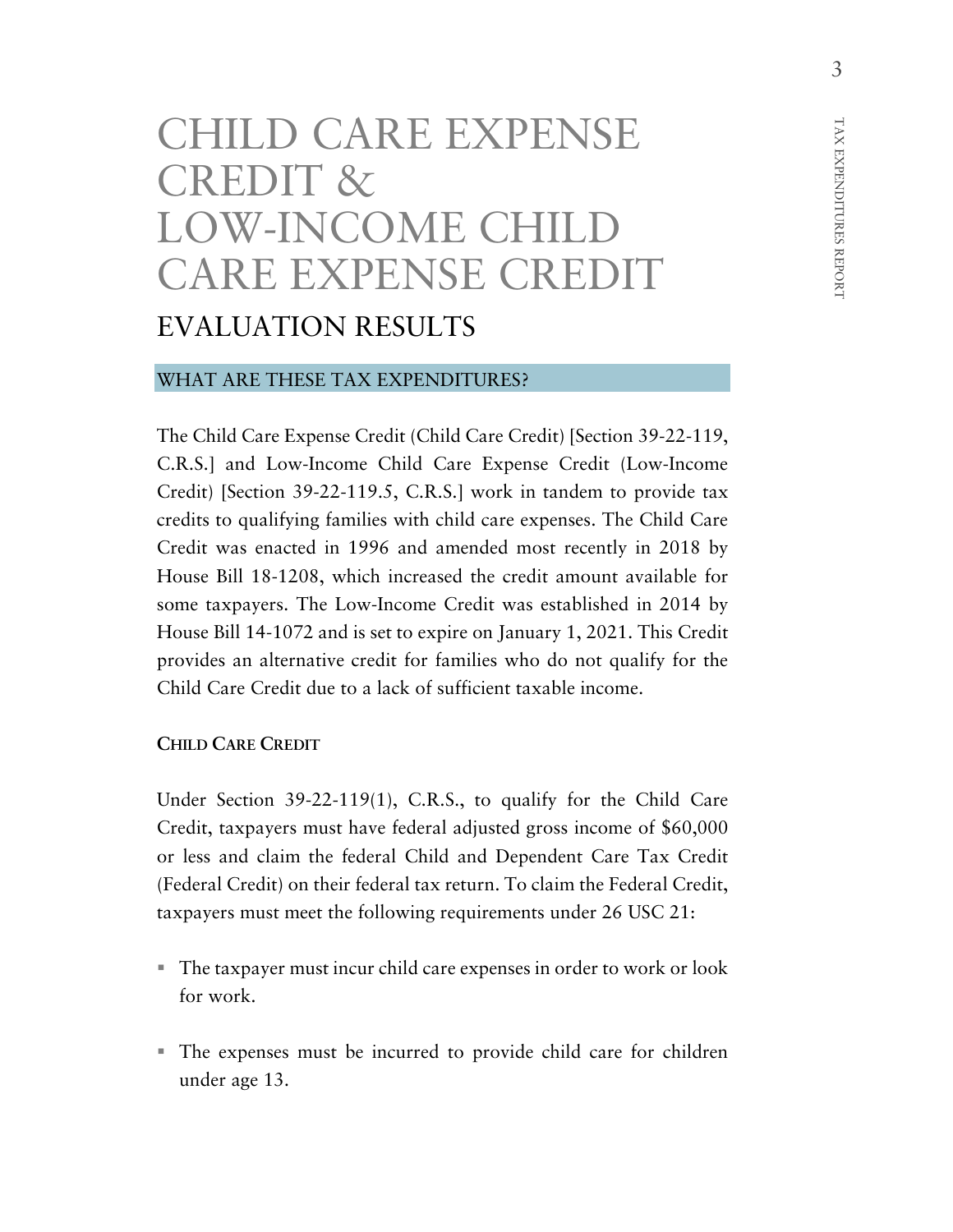The expenses must cover an eligible form of child care, which includes daycare, before or after school care, and expenses for summer camps.

As shown in EXHIBIT 1.1, the amount available under the Child Care Credit is based on taxpayers' Federal Credit amount and prior to Tax Year 2019, was adjusted based on taxpayers' federal adjusted gross income. Beginning in Tax Year 2019, due to changes under House Bill 18-1208, the credit is now calculated as 50 percent of taxpayers' Federal Credit amount. The maximum Child Care Credit taxpayers can receive is \$525 for one child, or \$1,050 for two or more children.

| EXHIBIT 1.1.                                                                                                                                      |                                 |                              |  |
|---------------------------------------------------------------------------------------------------------------------------------------------------|---------------------------------|------------------------------|--|
| <b>CHILD CARE CREDIT CALCULATION</b>                                                                                                              |                                 |                              |  |
| <b>FEDERAL ADJUSTED</b><br><b>GROSS INCOME</b>                                                                                                    | TAX YEARS PRIOR TO 2019         | TAX YEAR 2019 AND LATER      |  |
| Up to $$25,000$                                                                                                                                   | 50 percent of Federal<br>Credit |                              |  |
| \$25,001 to \$35,000                                                                                                                              | 30 percent of Federal<br>Credit | 50 percent of Federal Credit |  |
| \$35,001 to \$60,000                                                                                                                              | 10 percent of Federal<br>Credit |                              |  |
| SOURCE: Office of the State Auditor analysis of existing law and changes from House Bill<br>18-1208, which will go into effect for Tax Year 2019. |                                 |                              |  |

To claim the Child Care Credit, a taxpayer must first determine their Federal Credit amount. The Federal Credit is calculated by multiplying the actual child care expenses a taxpayer incurred during the year, capped at \$3,000 for one child and \$6,000 for two or more children, by a discounting factor based on the taxpayer's adjusted gross income to determine the maximum credit amount available. EXHIBIT 1.2 provides the maximum Federal Credit available at each income level, assuming actual child care expenses of \$3,000 for one child, or \$6,000 for two or more children.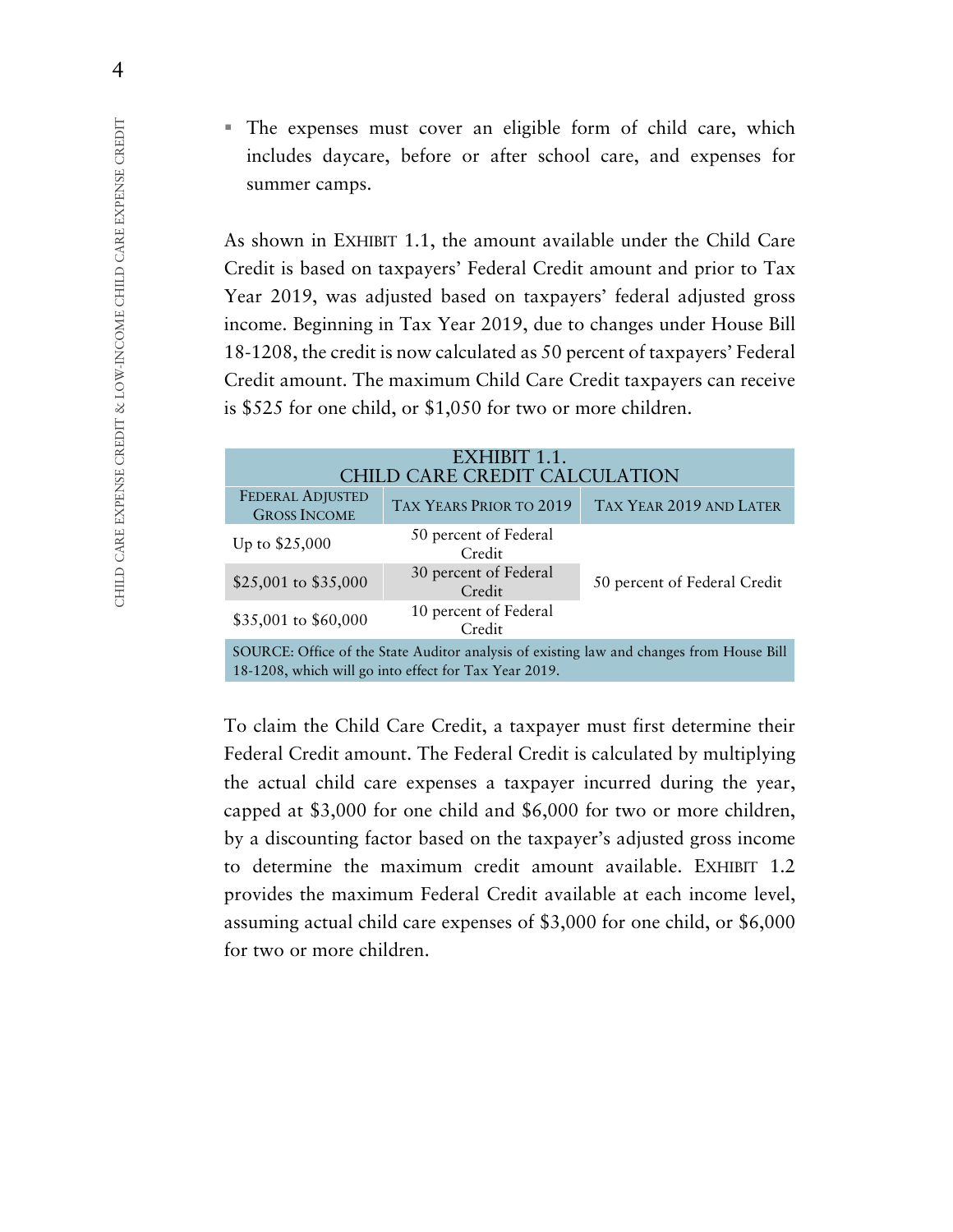| EXHIBIT 1.2.                                                                                 |                    |                                 |                                       |  |
|----------------------------------------------------------------------------------------------|--------------------|---------------------------------|---------------------------------------|--|
| <b>MAXIMUM CREDIT RATE FOR THE FEDERAL CHILD AND</b><br>DEPENDENT TAX CREDIT BY INCOME LEVEL |                    |                                 |                                       |  |
| TAX YEAR 2018                                                                                |                    |                                 |                                       |  |
| <b>ADJUSTED GROSS</b>                                                                        | <b>CREDIT RATE</b> | <b>MAXIMUM CREDIT (DOLLARS)</b> |                                       |  |
| <b>INCOME</b><br>(DOLLARS)                                                                   | (PERCENT)          | <b>ONE CHILD</b>                | <b>TWO OR MORE</b><br><b>CHILDREN</b> |  |
| 15,000 or less                                                                               | 35                 | 1,050                           | 2,100                                 |  |
| 15,001-17,000                                                                                | 34                 | 1,020                           | 2,040                                 |  |
| 17,001-19,000                                                                                | 33                 | 990                             | 1,980                                 |  |
| 19,001-21,000                                                                                | 32                 | 960                             | 1,920                                 |  |
| 21,001-23,000                                                                                | 31                 | 930                             | 1,860                                 |  |
| 23,001-25,000                                                                                | 30                 | 900                             | 1,800                                 |  |
| 25,001-27,000                                                                                | 29                 | 870                             | 1,740                                 |  |
| 27,001-29,000                                                                                | 28                 | 840                             | 1,680                                 |  |
| 29,001-31,000                                                                                | 27                 | 810                             | 1,620                                 |  |
| 31,001-33,000                                                                                | 26                 | 780                             | 1,560                                 |  |
| 33,001-35,000                                                                                | 25                 | 750                             | 1,500                                 |  |
| 35,001-37,000                                                                                | 24                 | 720                             | 1,440                                 |  |
| 37,001-39,000                                                                                | 23                 | 690                             | 1,380                                 |  |
| 39,001-41,000                                                                                | 22                 | 660                             | 1,320                                 |  |
| 41,001-43,000                                                                                | 21                 | 630                             | 1,260                                 |  |
| 43,000 and over                                                                              | 20                 | 600                             | 1,200                                 |  |
| SOURCE: Internal Revenue Service.                                                            |                    |                                 |                                       |  |

Once a taxpayer calculates the maximum Federal Credit they can receive, they must also calculate their total tax liability based on their federal taxable income to determine the amount of Federal Credit they can actually claim. Specifically, the amount of Federal Credit a taxpayer can claim is the smaller of the maximum credit shown above or their federal tax liability. For example, a taxpayer who incurred \$3,000 in child care expenses with an adjusted gross income of \$45,000 and a federal tax liability of \$1,000, could take a maximum Federal Credit of \$600. To determine the amount of Child Care Credit that they can include on their state tax return, the taxpayer would then multiply the \$600 Federal Credit amount by the appropriate percentage shown in EXHIBIT 1.1, which for Tax Year 2018 was 10 percent for this income level, to arrive at a Child Care Credit of \$60. However, if that same taxpayer had a federal tax liability of only \$500, they could not take the maximum Federal Credit amount, and would instead be limited to a \$500 Federal Credit and a Child Care Credit of \$50.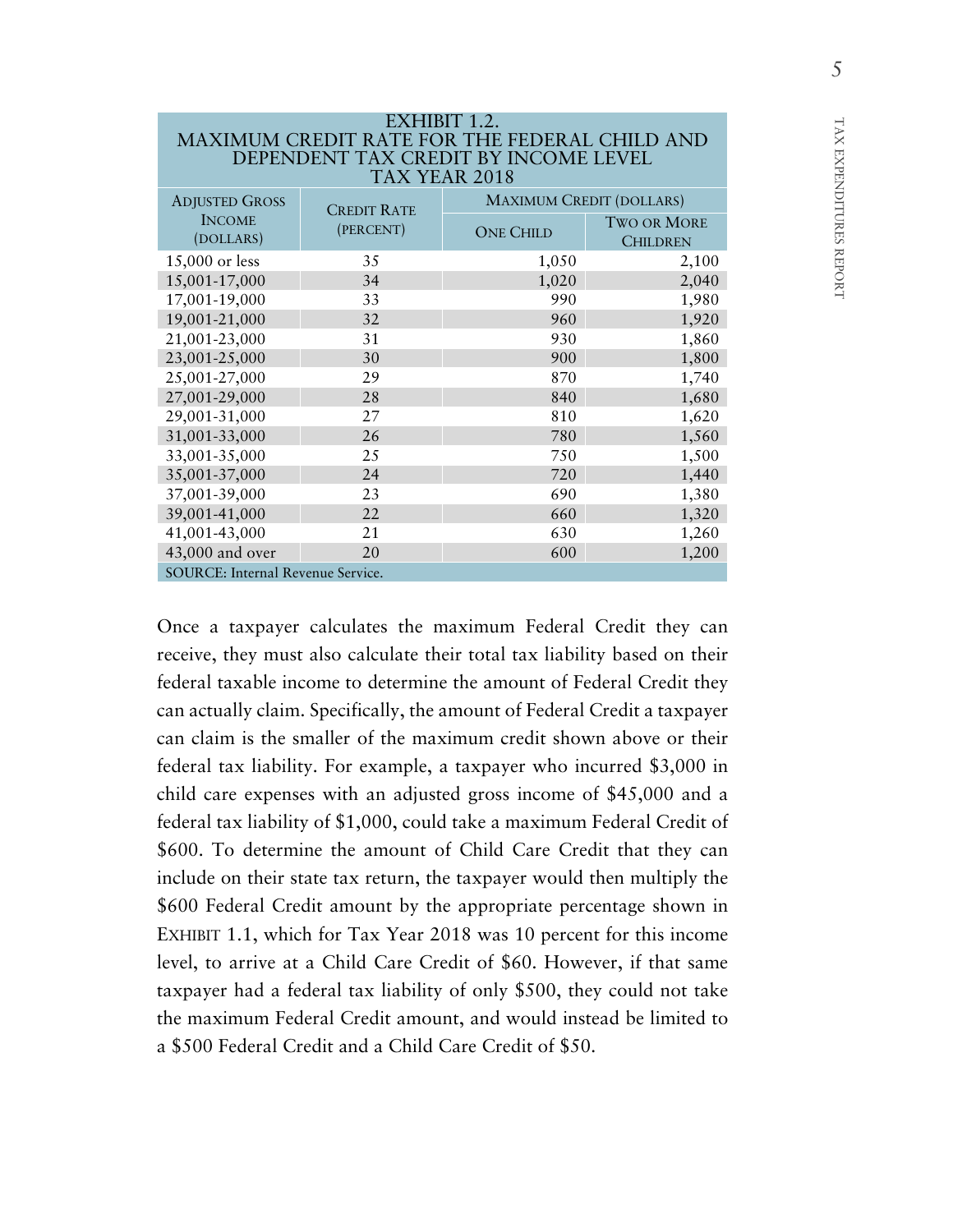Although taxpayers with lower incomes are technically eligible for the Federal Credit, many do not have any taxable income or tax liability and therefore cannot claim a credit on their federal tax return. For example, for Tax Year 2017, a married couple filing jointly with an adjusted gross income of \$20,000 and one child would have no taxable income or tax liability after subtracting the standard deduction and exemptions from adjusted gross income. As a result, even if this family incurred over \$3,000 in child care expenses, it would not be able to claim a Federal Credit, and therefore, would also be unable to claim the Child Care Credit. The Low-Income Credit provides an alternative for these taxpayers.

#### **LOW-INCOME CREDIT**

To qualify for the Low-Income Credit, taxpayers must:

- Have a federal adjusted gross income of \$25,000 or less.
- Have insufficient tax liability to claim the Child Care Credit.
- Incur child care expenses for a child who is less than 13 years old.
- Meet all the requirements for claiming the Federal Credit other than having sufficient federal tax liability.

The Low-Income Credit amount is 25 percent of a taxpayer's annual child care expenses, which for purposes of calculating the credit, cannot exceed the taxpayer's earned income for the year. For taxpayers who file a joint return, the expenses used for calculating the credit cannot exceed either of the spouses' earned incomes for the year. For example, if a married couple filing jointly had one spouse who earned \$15,000 for the year and the other earned \$1,000, and they incurred \$3,000 in child care expenses, they could only claim \$1,000 in expenses (the lesser of the spouses' incomes) and would be eligible for a \$250 credit (25 percent of expenses). The maximum credit amount is capped at \$500 for one dependent child and \$1,000 for two or more dependent children.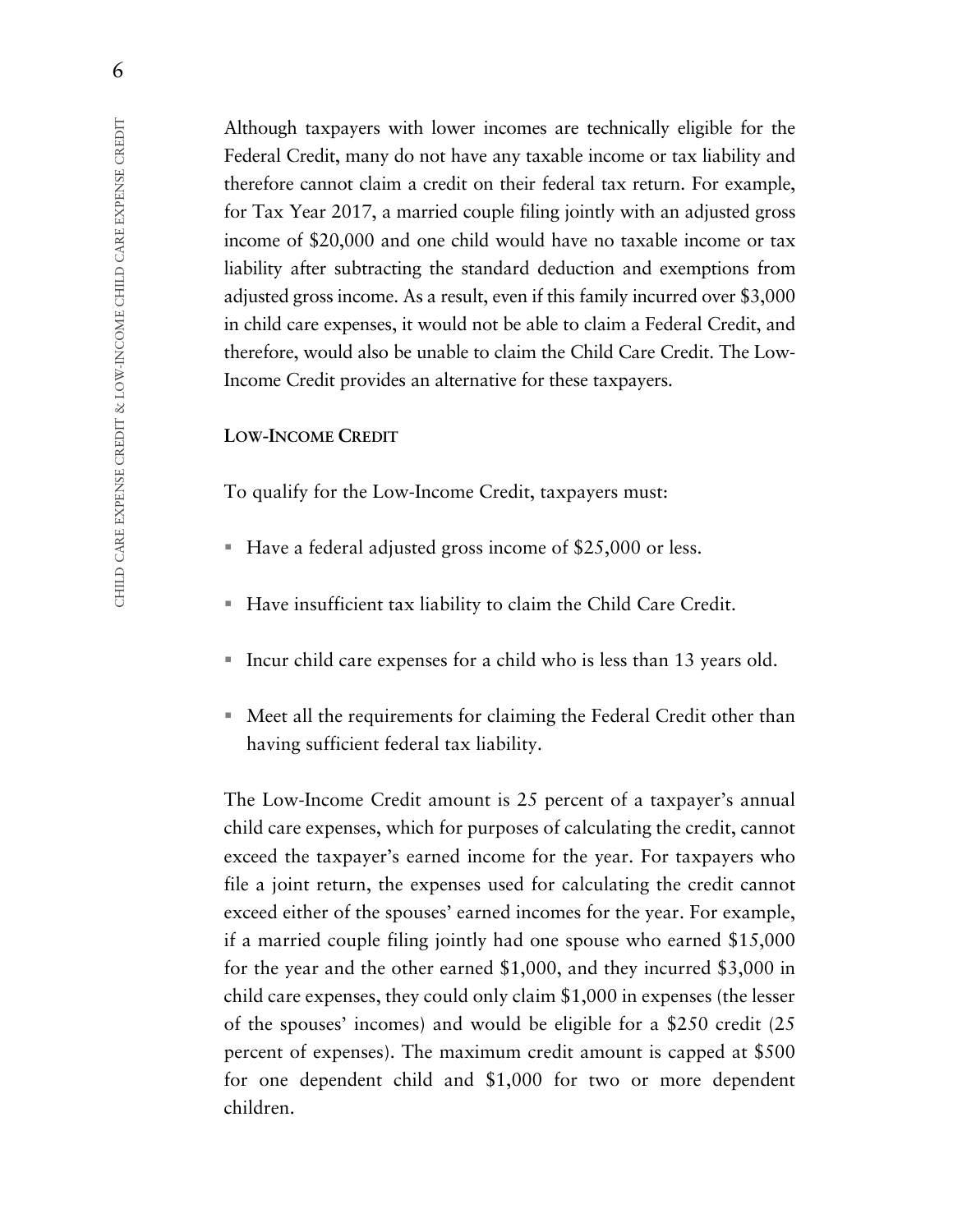EXHIBIT 1.3 shows the interplay between the eligibility requirements for the Child Care Credit and Low-Income Credit.



SOURCE: Office of the State Auditor review of Sections 39-22-119 and 119.5, C.R.S.

Both the Child Care Credit and Low-Income Credit are refundable, meaning that taxpayers receive a tax refund for the credit amount to the extent that the credit exceeds the taxes owed to the State. To claim either credit, a taxpayer must file a state Individual Income Tax Return (Form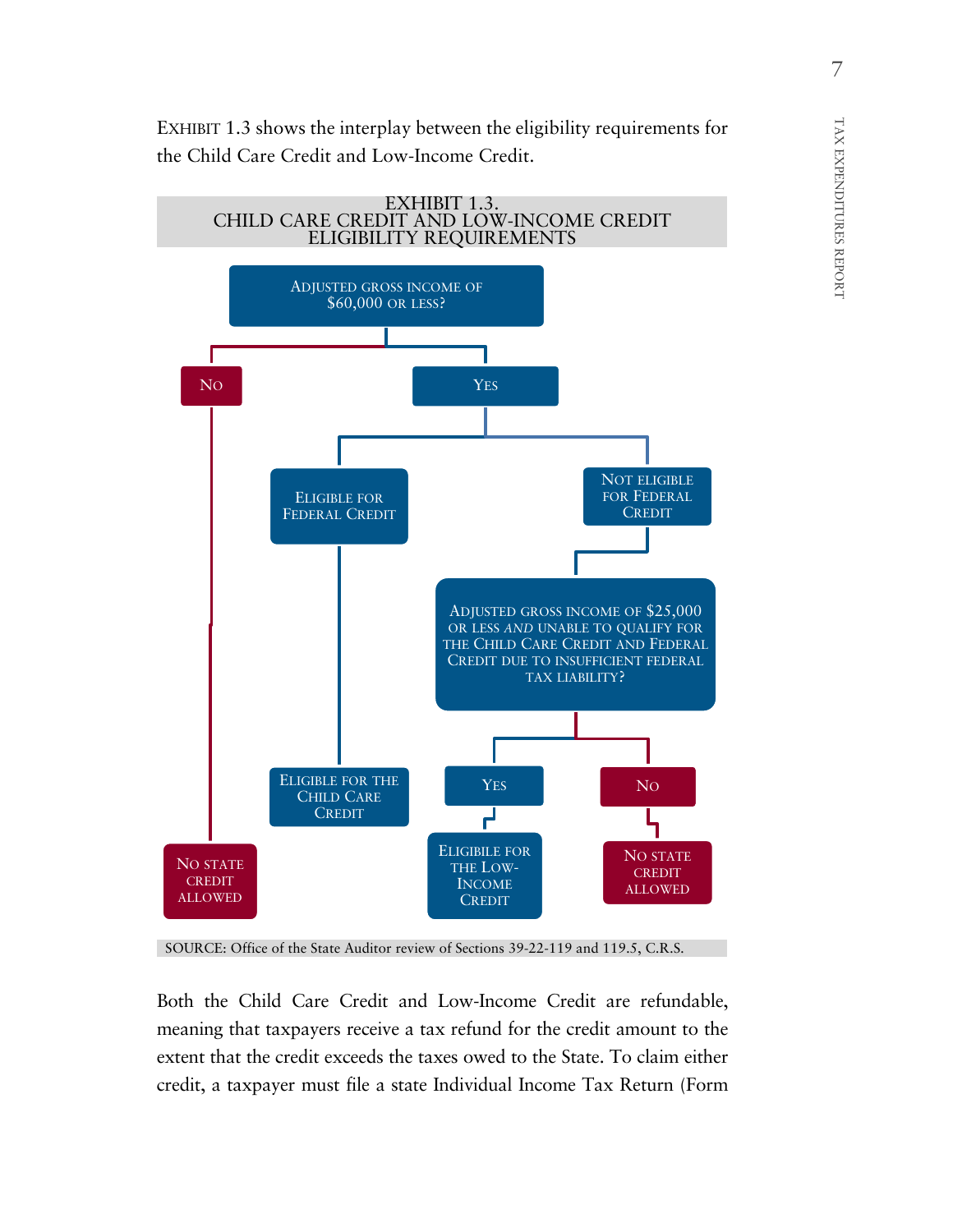DR 104) with the Department of Revenue supported by several other forms and documents. Specifically, the taxpayer must complete the Child Care Expense Tax Credit Form (DR 0347) to calculate the amount of the credit, and provide information related to the child care provider and qualifying child(ren). The taxpayer must also attach their federal tax return (Form 1040 or 1040A) and federal Schedule 2441 to show the Federal Credit amount they claimed or to show that they lacked sufficient federal tax liability to claim the credit (this documentation is required for the Low-Income Credit even if the taxpayer did not actually file a federal tax return). Taxpayers then enter the credit amount on their state Credits for Individuals Form DR 104CR. Taxpayers report the value of the credit and all other refundable credits in aggregate on a single line on their state tax return (DR 104).

## WHO ARE THE INTENDED BENEFICIARIES OF THE TAX EXPENDITURES?

Statute [Section 39-22-119.5(1)(a)(III), C.R.S.] identifies working families as the intended beneficiaries of the Child Care Credit. Although statute does not explicitly identify the intended beneficiaries of the Low-Income Credit, based on the legislative declaration [Section 39-22- 119.5(1), C.R.S.], we inferred that this credit was intended to benefit working families who are not eligible for the Child Care Credit due to a lack of sufficient taxable income.

Data we obtained from the State Demographer shows that in Calendar Year 2016, there were approximately 200,000 households in Colorado with an annual income of less than \$60,000 and at least one child under the age of 13. Additionally, there were approximately 60,000 households in Colorado with an adjusted gross income of less than \$25,000 and at least one child under the age of 13. Although we lacked data necessary to determine how many of these households qualified for either credit, they represent the State's population that could potentially qualify for the credits based on their income and age of their children. EXHIBIT 1.4 shows the breakdown, by income levels and the number of children in each household, for the potential beneficiaries of both credits.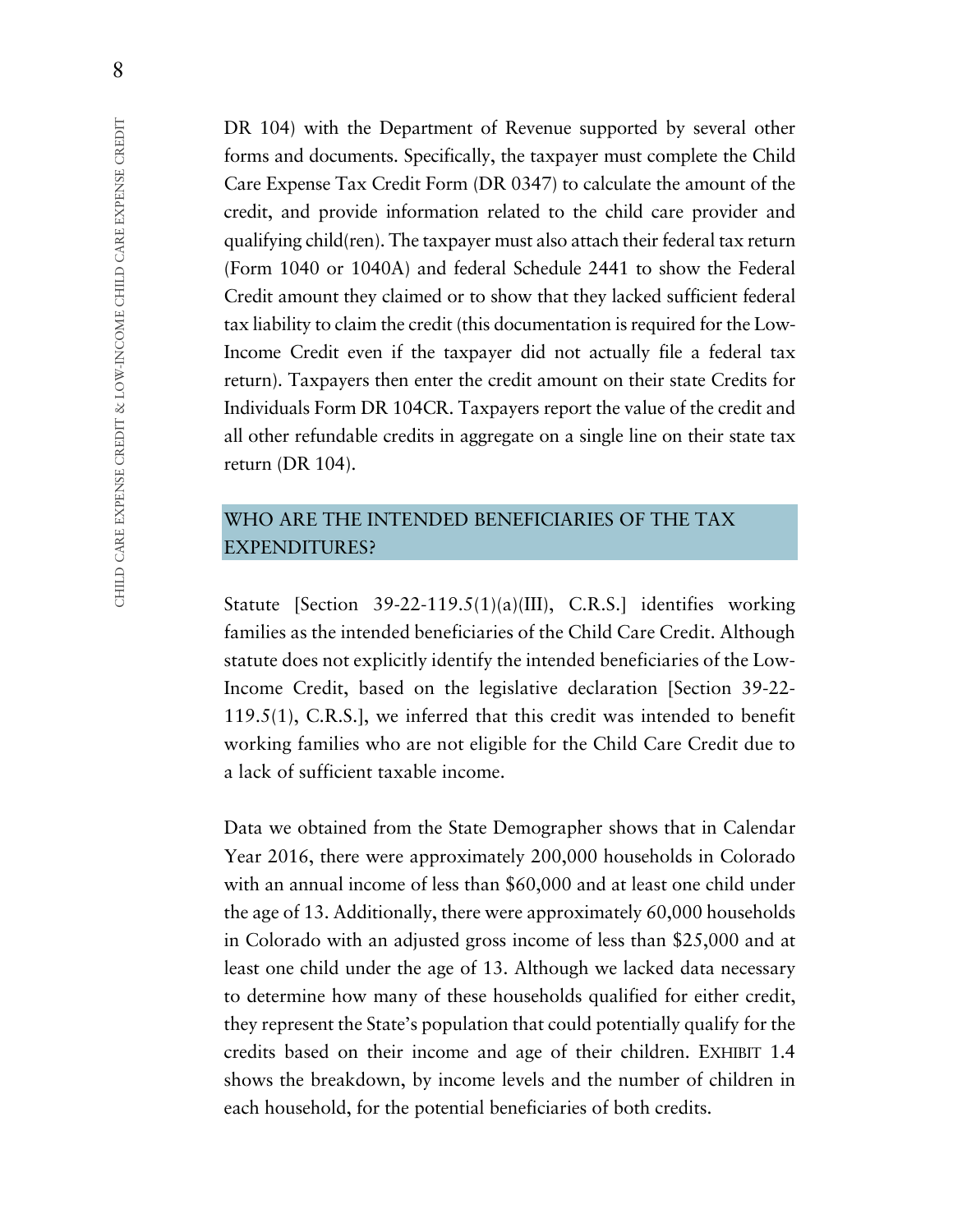

#### WHAT ARE THE PURPOSES OF THE TAX EXPENDITURES?

According to statute [Section 39-22-119.5(1)(a)(III), C.R.S.], the purpose of the Child Care Credit is to "make child care more affordable for working families." Statute [Section 39-22-119.5 (1)(b), C.R.S.] also states that the purpose of the Low-Income Credit is "to fix the [Child Care Credit] so that all low-income working families are able to claim the credit regardless of the amount of their federal child care expenses credit." Because the Low-Income Credit was designed to work in conjunction with the Child Care Credit, we inferred that the Low-Income Credit was also intended to make child care more affordable for working families.

## ARE THE TAX EXPENDITURES MEETING THEIR PURPOSE AND WHAT PERFORMANCE MEASURES WERE USED TO MAKE THIS DETERMINATION?

We determined that the Child Care Credit and Low-Income Credit are meeting their purpose of making child care more affordable for working families. However, the Low-Income Credit does not completely address the potential disparities in the credit amount taxpayers receive.

TAX EXPENDITURES

TAX EXPENDITURES REPORT

REPORT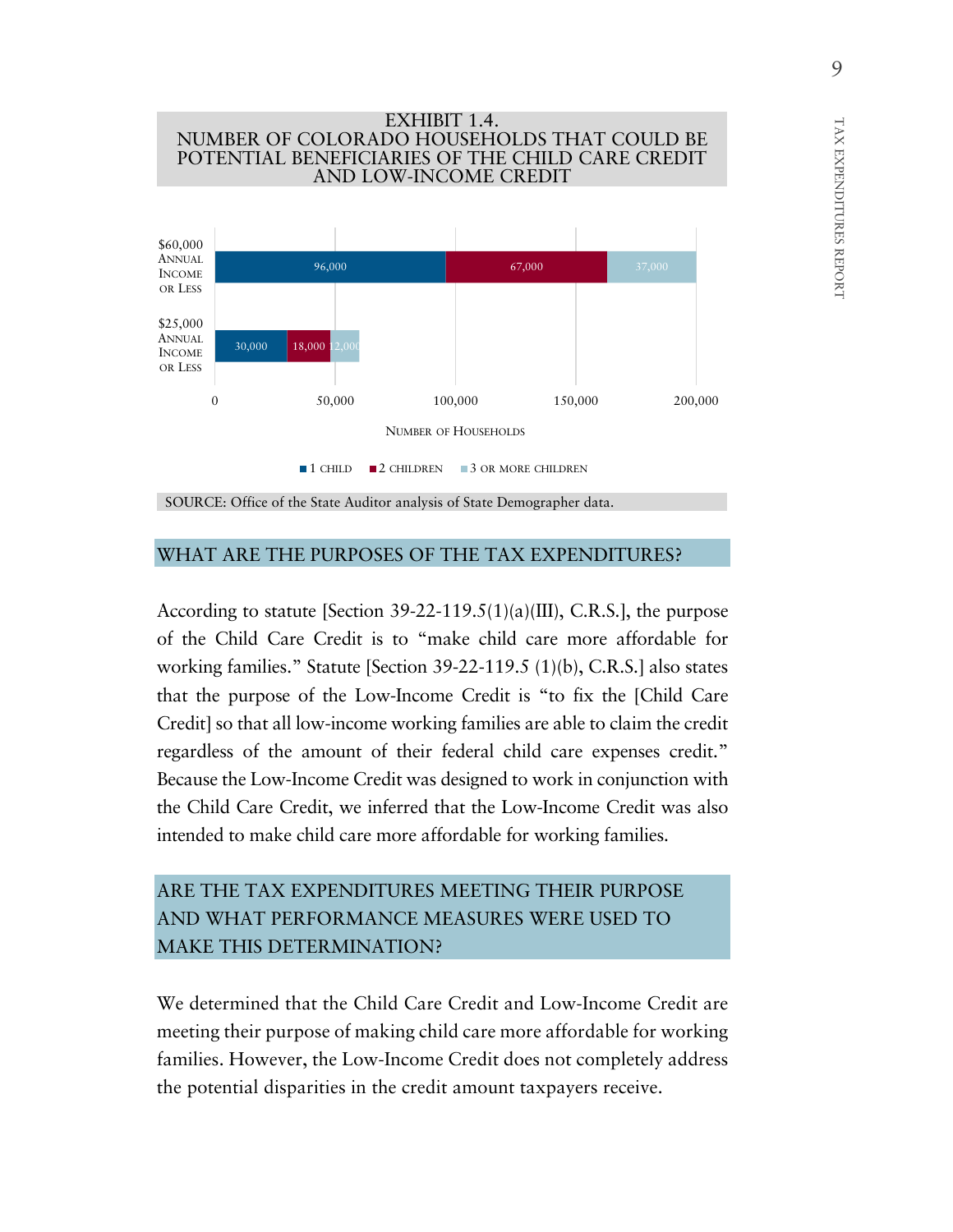Statute does not provide quantifiable performance measures for either the Child Care Credit or the Low-Income Credit. Therefore, we created and applied the following performance measures to determine the extent to which the expenditures are meeting their purpose:

**PERFORMANCE MEASURE #1:** *The extent to which the Child Care Credit and Low-Income Credit are being claimed by eligible taxpayers.*

**RESULT:** Overall, we found that the number of taxpayers claiming one of the credits to offset child care costs increased from about 28,000 in Tax Year 2013, the year before the Low-Income Credit became available, to 33,000 in Tax Year 2016, an 18 percent increase. EXHIBIT 1.5 shows total claimants for each credit type from Tax Year 2009 through 2016.

#### EXHIBIT 1.5. CHILD CARE AND LOW-INCOME CREDITS CLAIMED TAX YEARS 2009 THROUGH 20161



CHILD CARE CREDIT CLAIMANTS LOW INCOME CREDIT CLAIMANTS

SOURCE: Office of the State Auditor analysis of Department of Revenue data on the number of taxpayers claiming the Child Care Credit and Low Income Credit.

1 Department of Revenue data for Tax Years 2014 and 2016 combined aggregate claimants for the each credit type and only data from Tax Year 2015 provided disaggregated data for each credit. We estimated the breakdown of data between the two credits for Tax Years 2014 and 2016 assuming the same proportion of taxpayers used the credits each year as took it in 2015.

**PERFORMANCE MEASURE #2:** *The extent to which the Child Care Credit and Low-Income Credit are offsetting child care expenses.*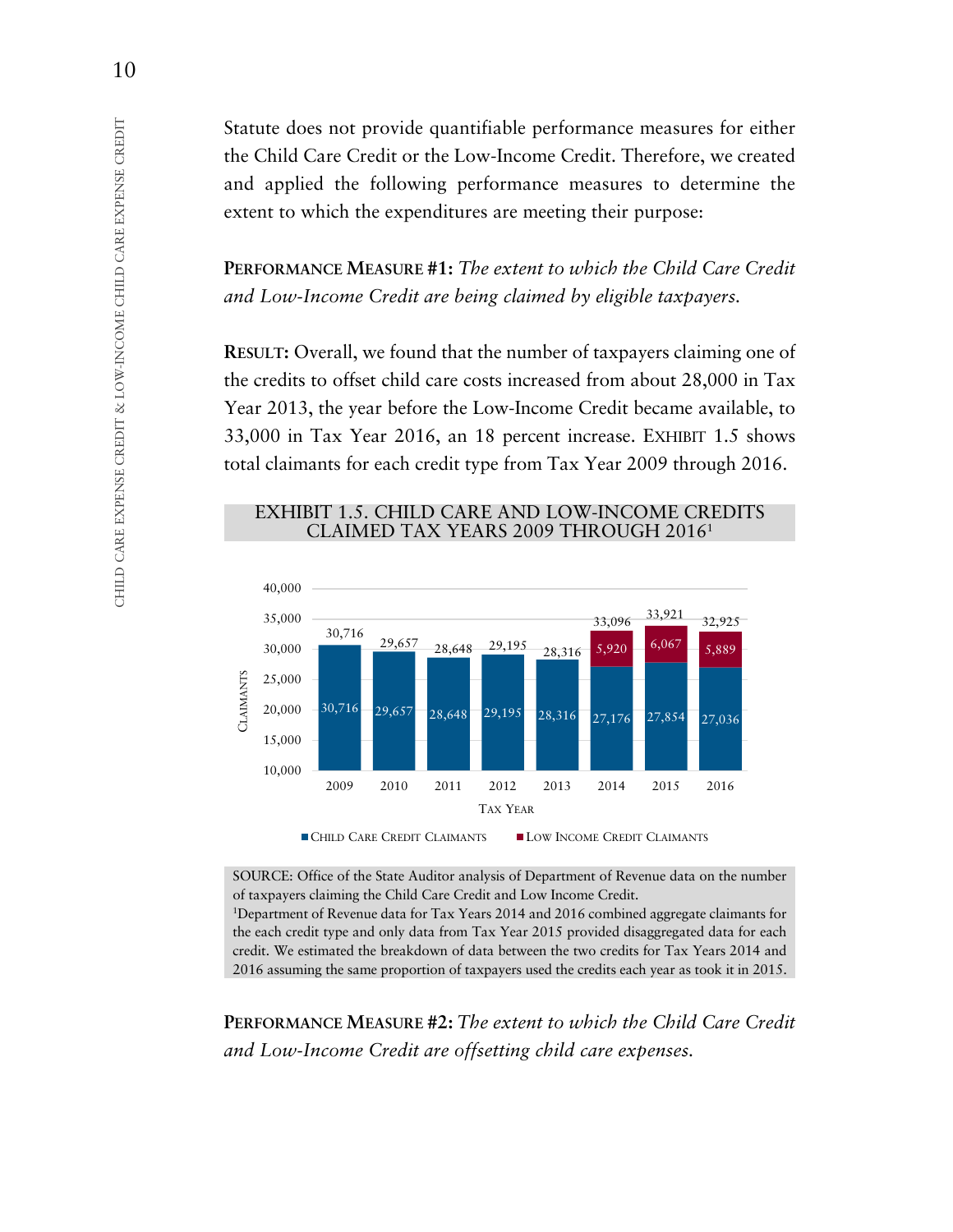**RESULT:** We found that the Child Care Credit and Low-Income Credit typically offset child care expenses by a relatively small amount, although their impact can vary substantially based on the amount of credit taxpayers qualify for and their child care expenses. Specifically, based on our analysis of Department of Revenue data for Tax Year 2016 we found that, on average, taxpayers claimed about a \$153 credit. Based on our estimates for the number of taxpayers claiming each credit, for Tax Year 2016, the Child Care Credit provided an average benefit of \$101 and the Low-Income Credit provided an average benefit of \$391. Depending on taxpayers' individual circumstances, they can receive up to a maximum Child Care Credit of \$525 per child or a maximum Low-Income Credit of \$500 per child (up to two children).

However, it is important to note that due to House Bill 18-1208, the average Child Care Credit taxpayers receive is likely to increase substantially (the Low-Income Credit amounts remain unchanged) beginning in Tax Year 2019. As discussed, the bill increases the credit amount by substantially increasing the proportion of the Federal Credit higher-income taxpayers can claim. Based on our review of Department of Revenue information on the income levels of taxpayers who claimed the Child Care Credit in Tax Year 2016, we estimate that if these same taxpayers had calculated their credit amount under the provisions of House Bill 18-1208, the average credit they received would have increased from \$101 to \$248.

We found that the credit amounts available for the Child Care Credit and Low-Income Credit offset a relatively small proportion of typical child care costs. Specifically, according to a 2015 analysis of child care costs in Colorado prepared by the University of Colorado at Denver, as shown in EXHIBIT 1.6, the average annual cost of full-time child care ranges from \$6,200 to \$17,600 per child, depending on the age of the child and type of care.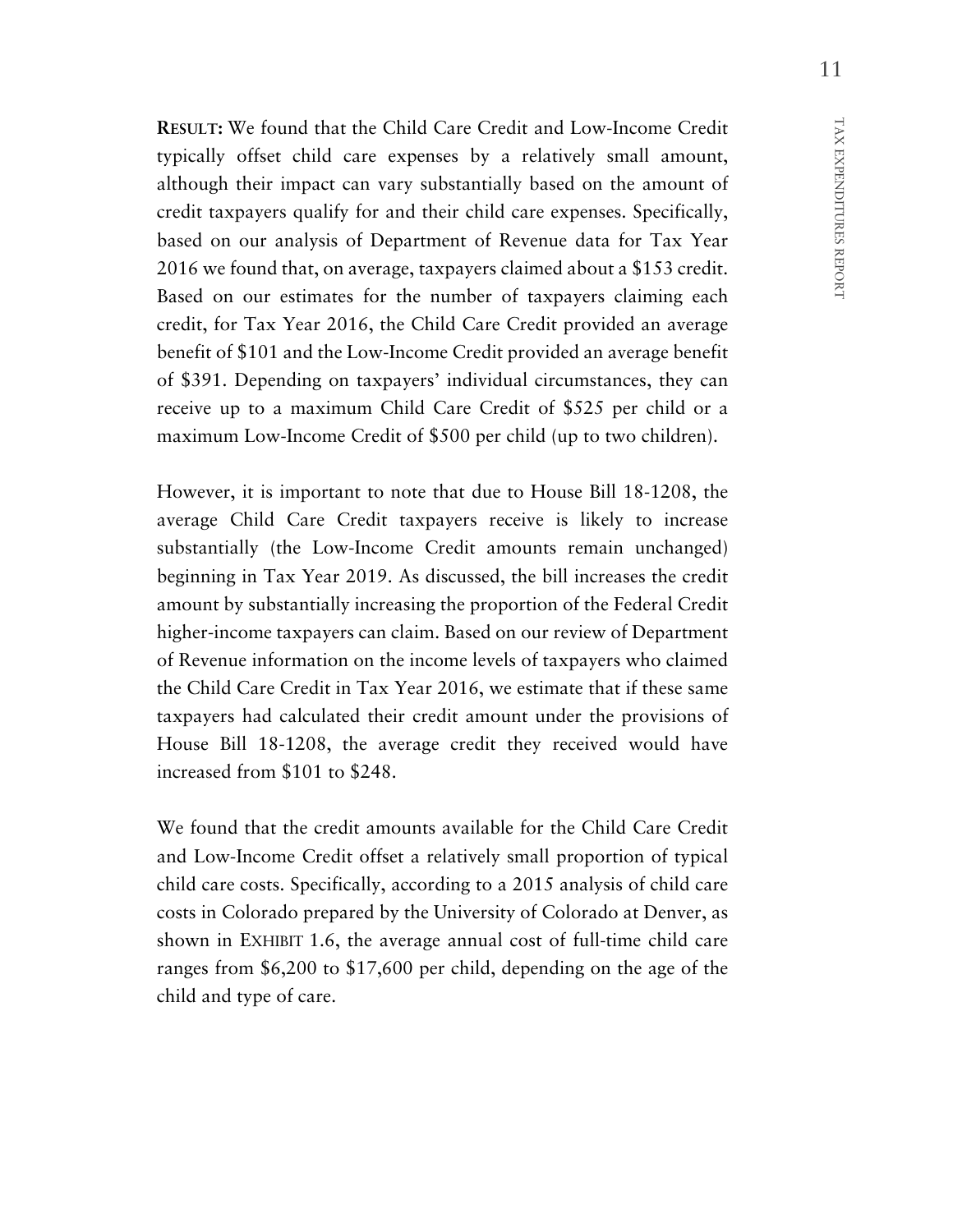| EXHIBIT 1.6.<br>AVERAGE ANNUAL COST OF CHILD CARE<br>BY PROVIDER TYPE<br><b>CALENDAR YEAR 2015</b> |                                                                                                |                                                                              |                                                                                         |
|----------------------------------------------------------------------------------------------------|------------------------------------------------------------------------------------------------|------------------------------------------------------------------------------|-----------------------------------------------------------------------------------------|
| <b>AGE OF CHILD</b>                                                                                | <b>FULL-TIME</b><br><b>CHILD CARE</b><br><b>CENTER</b><br><b>AVERAGE ANNUAL</b><br><b>COST</b> | <b>FULL-TIME</b><br><b>IN-HOME PROVIDER</b><br><b>AVERAGE ANNUAL</b><br>COST | <b>BEFORE/AFTER</b><br><b>SCHOOL CARE AND</b><br><b>FULL-TIME SUMMER</b><br><b>CARE</b> |
| $0 - 1$                                                                                            | \$17,600                                                                                       | \$10,300                                                                     | N/A                                                                                     |
| $1 - 2$                                                                                            | \$16,300                                                                                       | \$10,900                                                                     | N/A                                                                                     |
| $2 - 3$                                                                                            | \$15,200                                                                                       | \$10,000                                                                     | N/A                                                                                     |
| $3 - 5$                                                                                            | \$13,300                                                                                       | \$10,100                                                                     | N/A                                                                                     |
| $5 - 12$                                                                                           | \$12,400                                                                                       | \$8,600                                                                      | \$6,200                                                                                 |
| SOURCE: Office of the State Auditor compilation of information from a 2015 University of           |                                                                                                |                                                                              |                                                                                         |

Colorado-Denver Colorado Child Care Rate Market Study.

This means that for taxpayers who had typical full-time child care costs for one child, the Child Care Credit would offset between 0.6 percent and 1.6 percent of full time child care costs, based on the \$101 average credit taken in Tax Year 2016. Comparatively, the Low-Income Credit would offset between 2.2 percent and 6.3 percent of full-time child care costs, based on the \$391 average credit taken in Tax Year 2016.

Though the typical costs of full-time child care often exceed the credit amounts available, many families may significantly reduce these costs by having one parent work less than full-time or alternating parents' work schedules; relying on free or reduced-cost care provided by extended family members, older children or neighbors; or at times, allowing children to be at home unsupervised. Therefore, for some families, the credits may offset child care costs to a greater extent than these figures indicate, although we did not have a source of data showing the extent to which families use these strategies.

**PERFORMANCE MEASURE #3:** *The extent to which the Low-Income Credit has addressed the issue of some taxpayers not being able to claim a child care credit due to a lack of federal tax liability.* 

**RESULT:** We found that the Low-Income Credit has significantly expanded the availability of credits to taxpayers who lack adequate federal tax liability to claim the Child Care Credit. Based on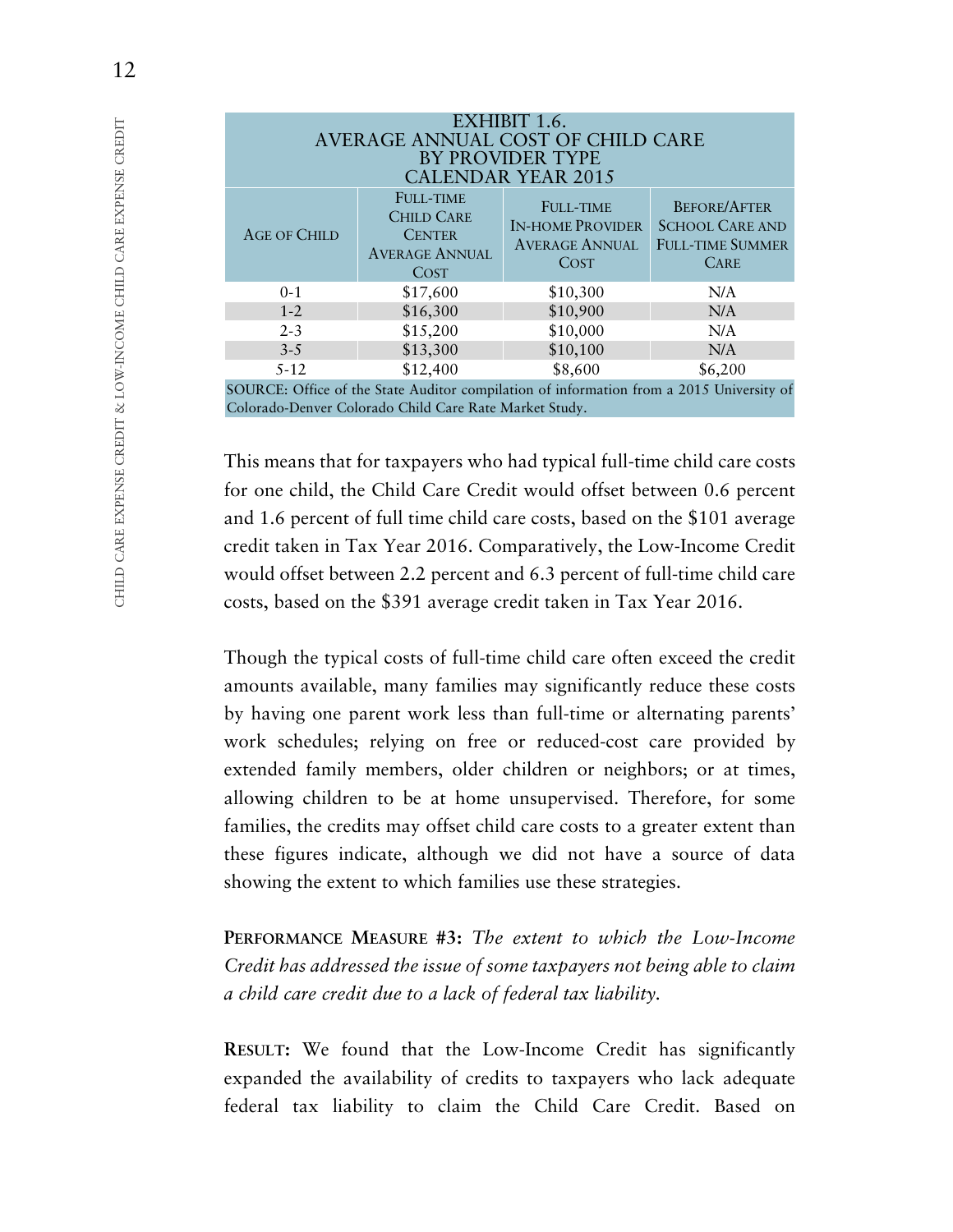Department of Revenue data, we estimate that in Tax Year 2016, about 5,889 additional taxpayers were able to take a child care credit due to the Low-Income Credit. Because statute only allows taxpayers to claim the Low-Income Credit if they cannot claim the Child Care Credit, these claimants would likely have not been able to receive any credit to offset childcare expenses if the Low-Income Credit was not available.

However, based on our review of the federal and state credits, we found that there is the potential for significant disparities in the amount taxpayers receive. Specifically, we calculated the amount of Child Care Credit or Low-Income Credit taxpayers at a range of adjusted gross incomes would be eligible to claim for Tax Year 2019, assuming they were married filing jointly, took the standard deduction, and incurred at least \$3,000 in child care expenses for one child. The results of our analysis are shown in EXHIBIT 1.7.



SOURCE: Office of the State Auditor analysis of state and federal child care credits. 1Credit amounts assume taxpayers are married filing jointly, take the standard deduction of \$24,400, and incurred \$3,000 in child care costs. Amounts shown reflect the amount available for either the Low Income Credit or Child Care Credit.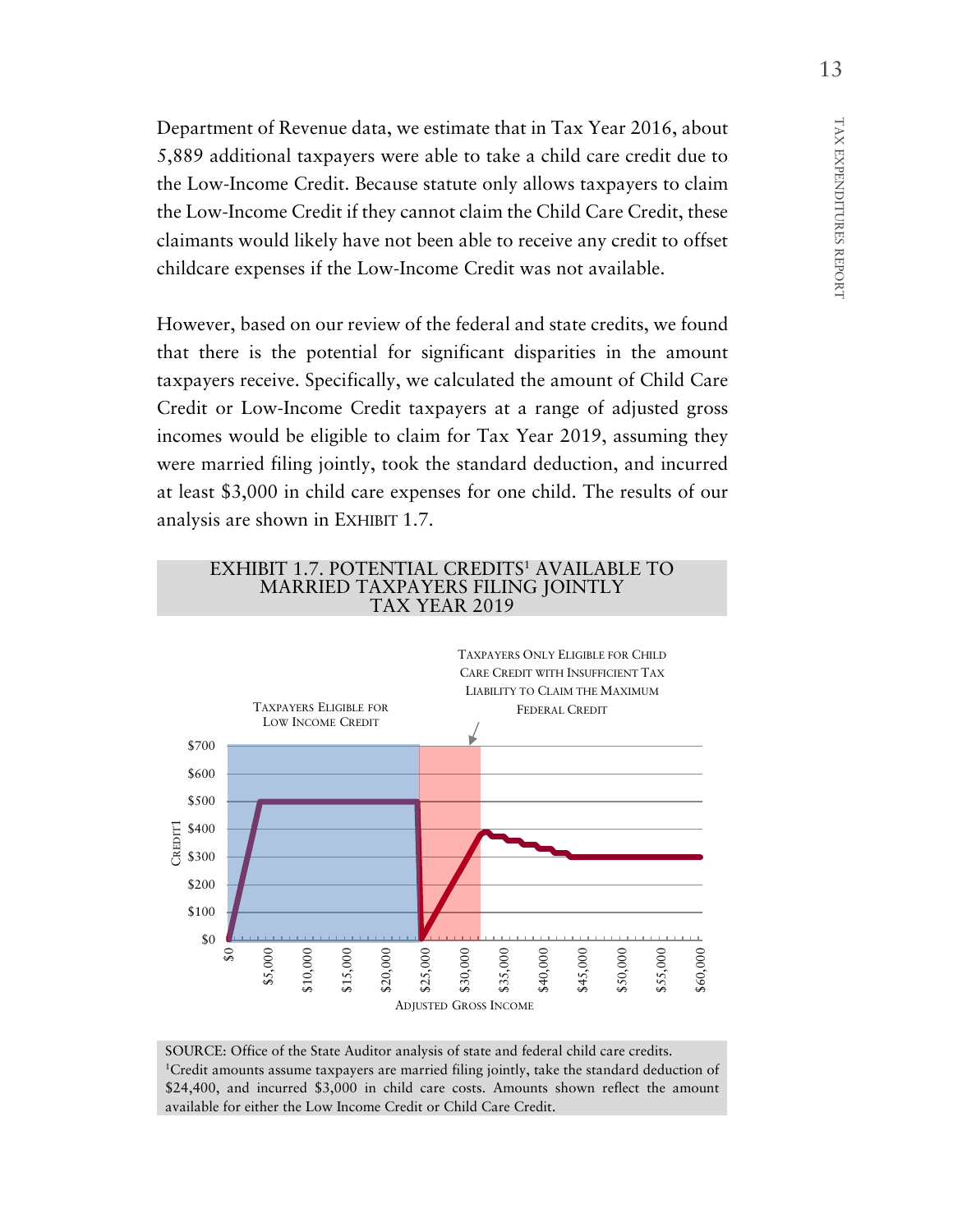As shown, while the Low-Income Credit allows a range of taxpayers with lower incomes to qualify for a credit, there are still instances where the interaction between the Federal Credit and the state credits results in taxpayers receiving much smaller credit amounts. Specifically, taxpayers with low, but not zero, federal tax liability will receive less in state credits than taxpayers who have no federal tax liability or those with federal tax liabilities that meet or exceed the maximum Federal Credit available. This occurs because the Federal Credit, and the corresponding state Child Care Credit, which is calculated based on the Federal Credit amount, are limited by the extent to which taxpayers have federal tax liability. However, according to statute [Section 39-22-119.5(3)(a)(II), C.R.S.], taxpayers who qualify for any amount of Child Care Credit or that have taxable incomes over \$25,000, cannot claim the Low-Income Credit. Based on our review, a similar pattern exists across all types of tax filers (i.e., married filing jointly, head of household, single), regardless of the amount of child care expenses claimed.

## WHAT ARE THE ECONOMIC COSTS AND BENEFITS OF THE TAX EXPENDITURES?

Based on Department of Revenue data, we found that the Child Care Credit and Low-Income Credit, combined, reduced State revenue by about \$5 million in Tax Year 2016. Of this amount, we estimate that about \$2.7 million was due to the Child Care Credit and \$2.3 million was due to the Low-Income Credit. EXHIBIT 1.8 provides the revenue impact from the credits for Tax Years 2009 through 2016.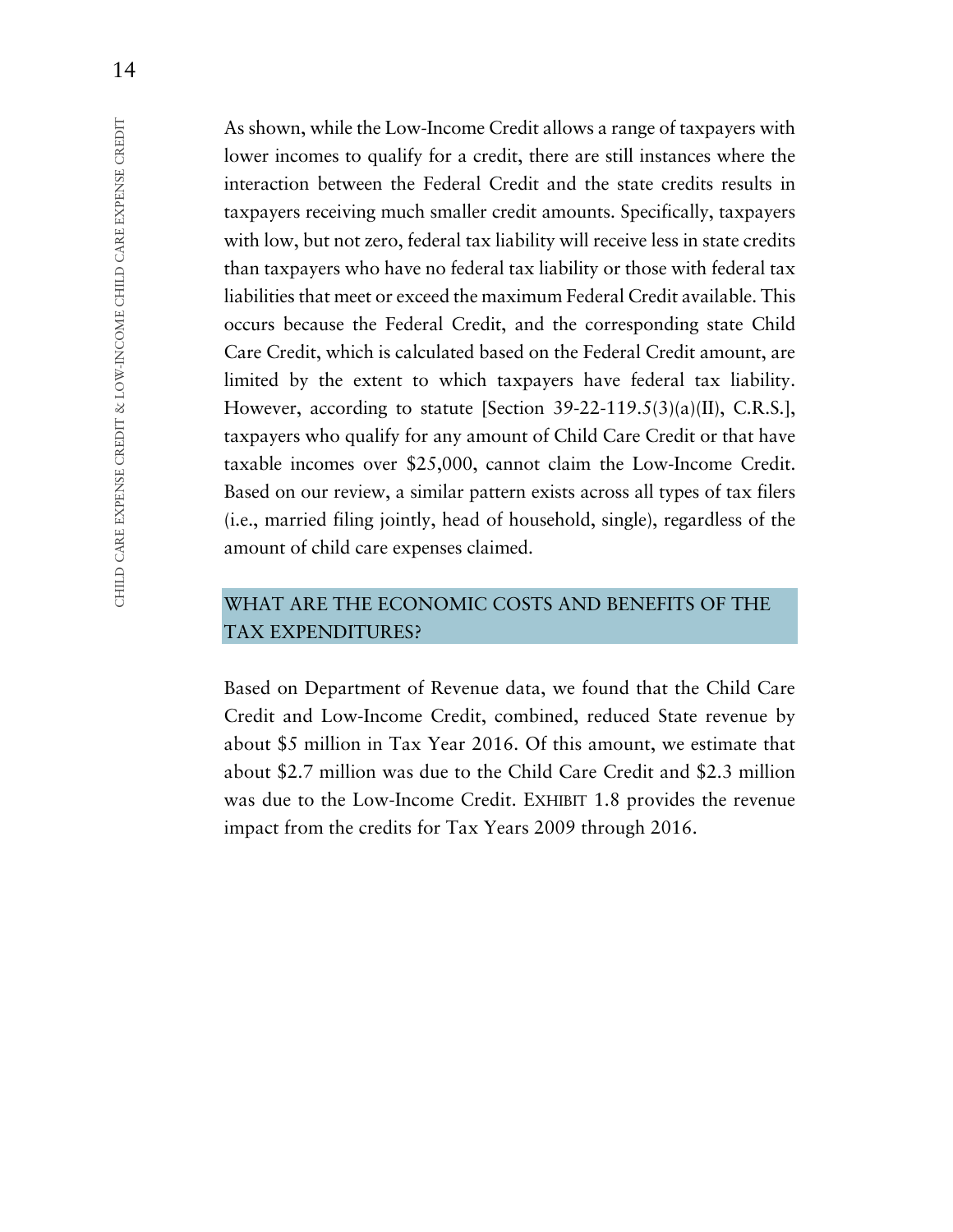

SOURCE: Office of the State Auditor analysis of Department of Revenue data. 1Department of Revenue data for Tax Years 2014 and 2016 combined aggregate claimants for the credits and only data from Tax Year 2015 provided disaggregated data for each credit. We estimated the breakdown of data between the two credits for Tax Years 2014 and 2016 assuming the same proportion of taxpayers used the credits each year as took it in 2015.

As shown, the Low-Income Credit substantially increased the revenue impact of the State's credits for child care expenses, from about \$2.8 million in Tax Year 2013 to \$5 million in Tax Year 2016, an increase of 79 percent.

In addition, beginning in Tax Year 2019, the expansion of the Child Care Credit under House Bill 18-1208, will significantly increase its revenue impact. We estimate that if the changes associated with House Bill 18-1208 were in place for Tax Year 2016, the annual revenue impact of the Child Care Credit would have increased by about \$4 million, or a 146 percent increase. Under this scenario, the combined total revenue impact of both credits would increase to about \$9 million.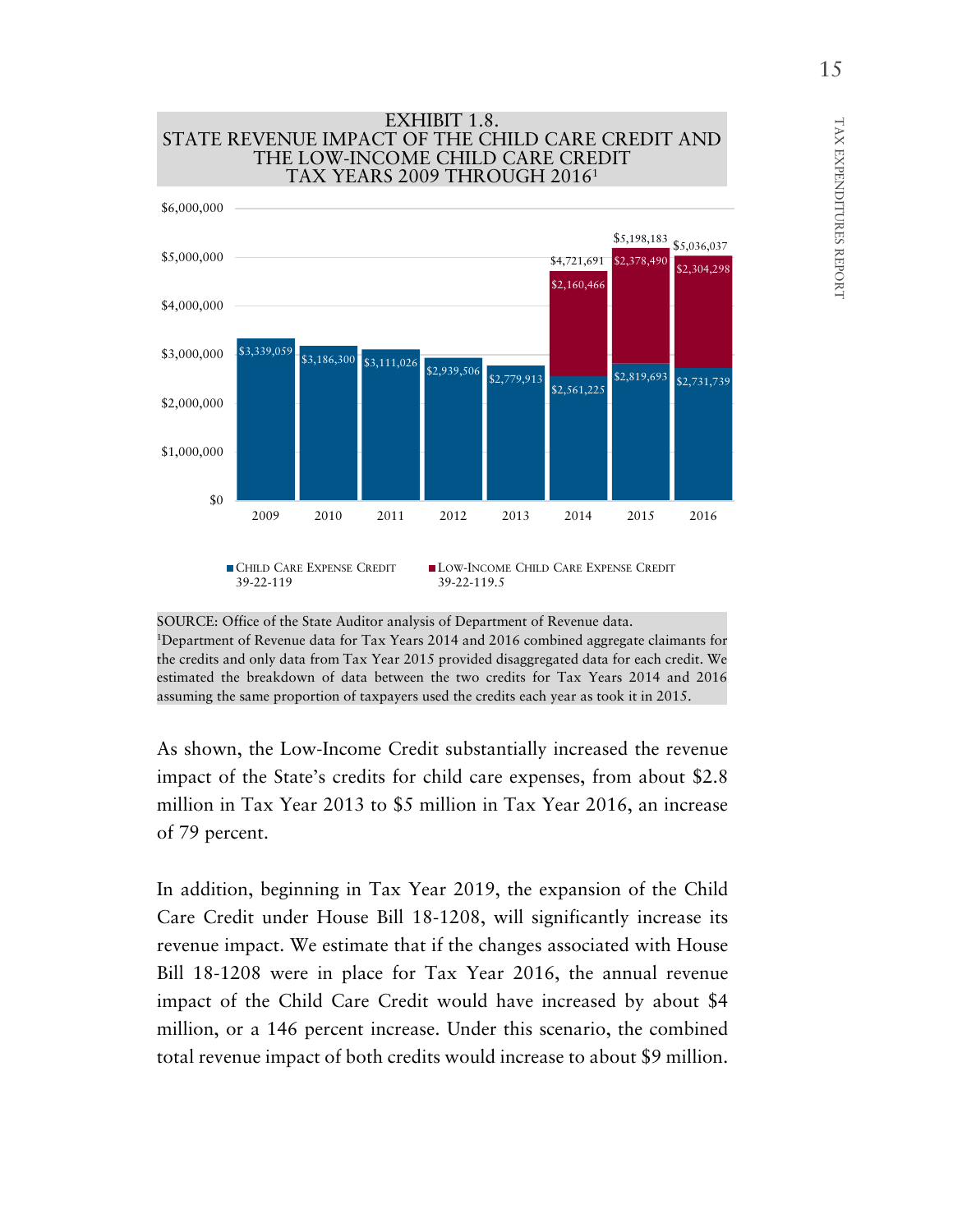In addition to the revenue impact to the State, the Child Care Credit and Low-Income Credit, both of which are refundable, increase the after-tax income of families who claim the credits. Because the credits are provided once per year after taxpayers have already paid for child care and only cover a small portion of typical child care costs, it is unlikely that they resulted in a substantial increase in the amount of child care families purchased statewide. Instead, a 2014 report issued by the Pew Research Center, *After Decades of Decline, A Rise in Stayat-Home Mothers,* indicates that for most families, the decision on how much to spend on childcare is driven by factors such as the income it allows a parent to earn through work compared to the cost of the care, preferences regarding whether to use a child care provider versus having a parent stay at home with the child, and the age of the child. According to stakeholders we contacted, the credits are more typically used for household necessities at the time they are received, such as buying clothes for their children, purchasing household supplies, or making a car payment.

## WHAT IMPACT WOULD ELIMINATING THE TAX EXPENDITURES HAVE ON BENEFICIARIES?

Eliminating these credits would reduce the after-tax income of the current beneficiaries. Though the impact would vary based on the amount of credits families would otherwise receive, families with an annual income of \$25,000 or less who qualify for the Low-Income Credit would see the most significant impact (\$391 on average). Families who currently claim the Child Care Credit would see a smaller, yet still significant impact (\$101 on average). As discussed, because the credits are paid once annually, they are more likely to contribute to families' ability to afford household necessities as opposed to increasing the amount of child care they purchase. Therefore, if the credits were not available, families would likely experience the impact as a reduction in their income available for household expenses. Further, because families that currently claim the Low-Income Credit likely receive the full value of the credit as a tax refund due to having no taxable income, this impact may be more significant, since many of these families would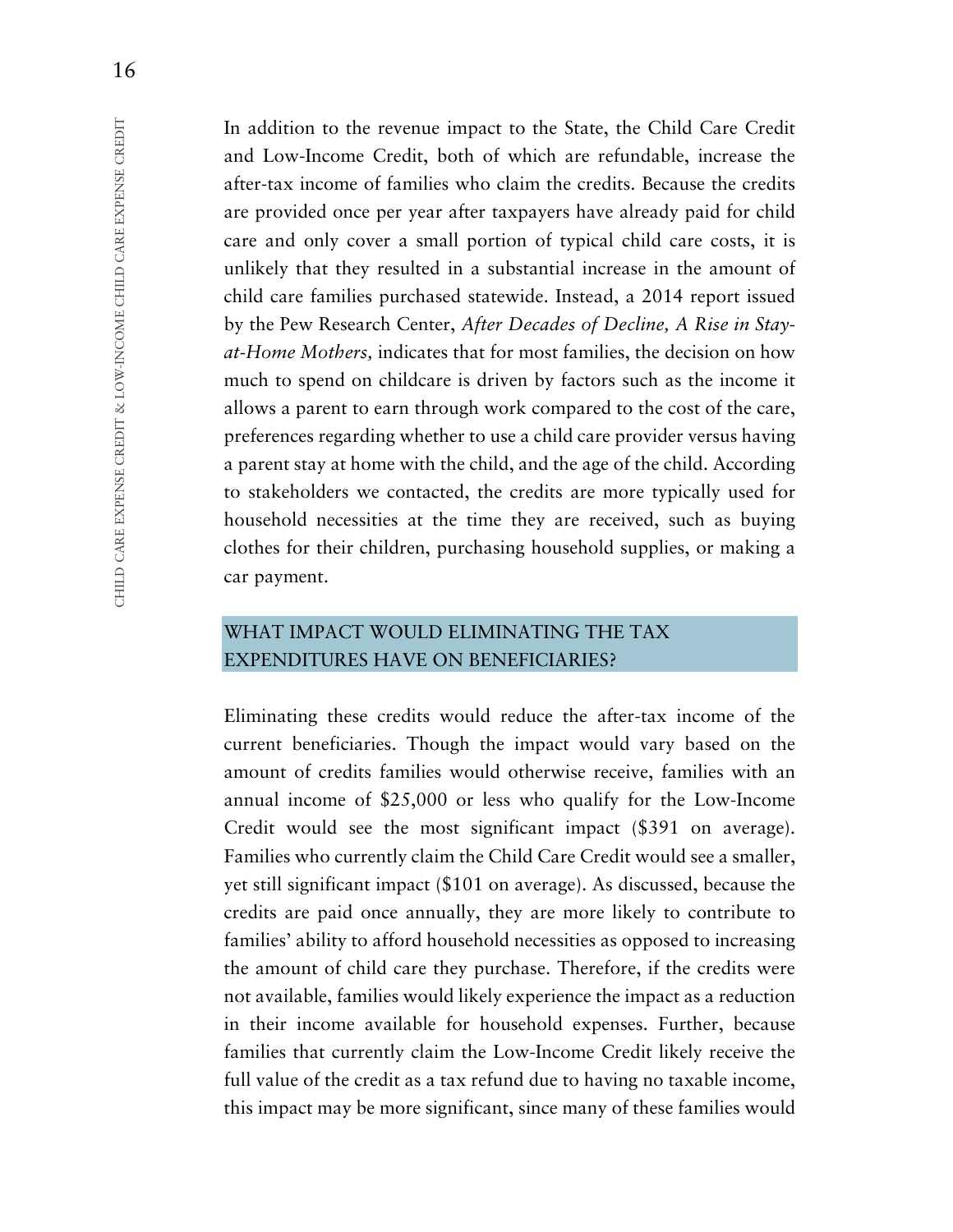otherwise receive a substantial refund payment that could assist in paying for higher-cost expenses (e.g., a down payment on a car). In addition, because many of the families who benefit from the credits earn incomes less than the federal poverty line, which was \$25,100 for a family of four in 2018, the reduction in after-tax income would have a substantial impact since these families likely have difficulty covering the cost of necessities even with the credits.

## ARE THERE SIMILAR TAX EXPENDITURES IN OTHER STATES?

In Tax Year 2017, 24 other states and the District of Columbia provided a credit, deduction, or both for child care expenses. EXHIBIT 1.9 provides information on child care expense tax provisions in other states.

| EXHIBIT 1.9.                                                                                                                                                                                                                                                                                                                                            |                                                                                       |                       |  |
|---------------------------------------------------------------------------------------------------------------------------------------------------------------------------------------------------------------------------------------------------------------------------------------------------------------------------------------------------------|---------------------------------------------------------------------------------------|-----------------------|--|
| OTHER STATES' CHILD CARE EXPENSES TAX PROVISIONS                                                                                                                                                                                                                                                                                                        |                                                                                       |                       |  |
| <b>TAX PROVISION</b>                                                                                                                                                                                                                                                                                                                                    | <b>APPLICABLE</b>                                                                     | <b>AMOUNT</b>         |  |
| <b>CHARACTERISTIC</b>                                                                                                                                                                                                                                                                                                                                   | <b>STATES</b>                                                                         | $(RANGE)^1$           |  |
| Refundable Credit                                                                                                                                                                                                                                                                                                                                       | HI, IA (2 credits), MN,<br>NM, NY, OR, SC, VT                                         | \$250 to \$24,000     |  |
| Partially Refundable<br>Credit                                                                                                                                                                                                                                                                                                                          | AR, LA, ME, NE                                                                        | \$420 to \$2,100      |  |
| Nonrefundable Credit                                                                                                                                                                                                                                                                                                                                    | CA, DE, D.C., GA, KY,<br>MD, OH, OK, RI, VT<br>(Low-Income Credit), VA                | \$345 to $$2,100$     |  |
| Income Limit to Claim<br>Credit                                                                                                                                                                                                                                                                                                                         | CA, IA, MD, MN, NM,<br>OH, OK, OR, VT                                                 | \$30,160 to \$100,000 |  |
| States that Base their<br>Credit on the Federal<br>Credit                                                                                                                                                                                                                                                                                               | AR, CA, DE, D.C., GA, IA,<br>KY, LA, ME, MD, MN,<br>NE, NM, NY, OH, OK,<br>RI, SC, VT | N/A                   |  |
| <b>States with Credits Not</b><br>Tied to Federal Credit <sup>2</sup>                                                                                                                                                                                                                                                                                   | HI, IA, OR                                                                            | N/A                   |  |
| Deduction                                                                                                                                                                                                                                                                                                                                               | ID, MD, MA, MT, VA                                                                    | \$192 to \$562        |  |
| SOURCE: Office of the State Auditor analysis of other state statutes and National Women's<br>Law Center publications.<br><sup>1</sup> The low end of the range is based on one child and the high end of the range is based on two<br>or more children.<br><sup>2</sup> 18 states and the District of Columbia tie their credits to the Federal Credit. |                                                                                       |                       |  |

TAX EXPENDITURES

TAX EXPENDITURES REPORT

REPORT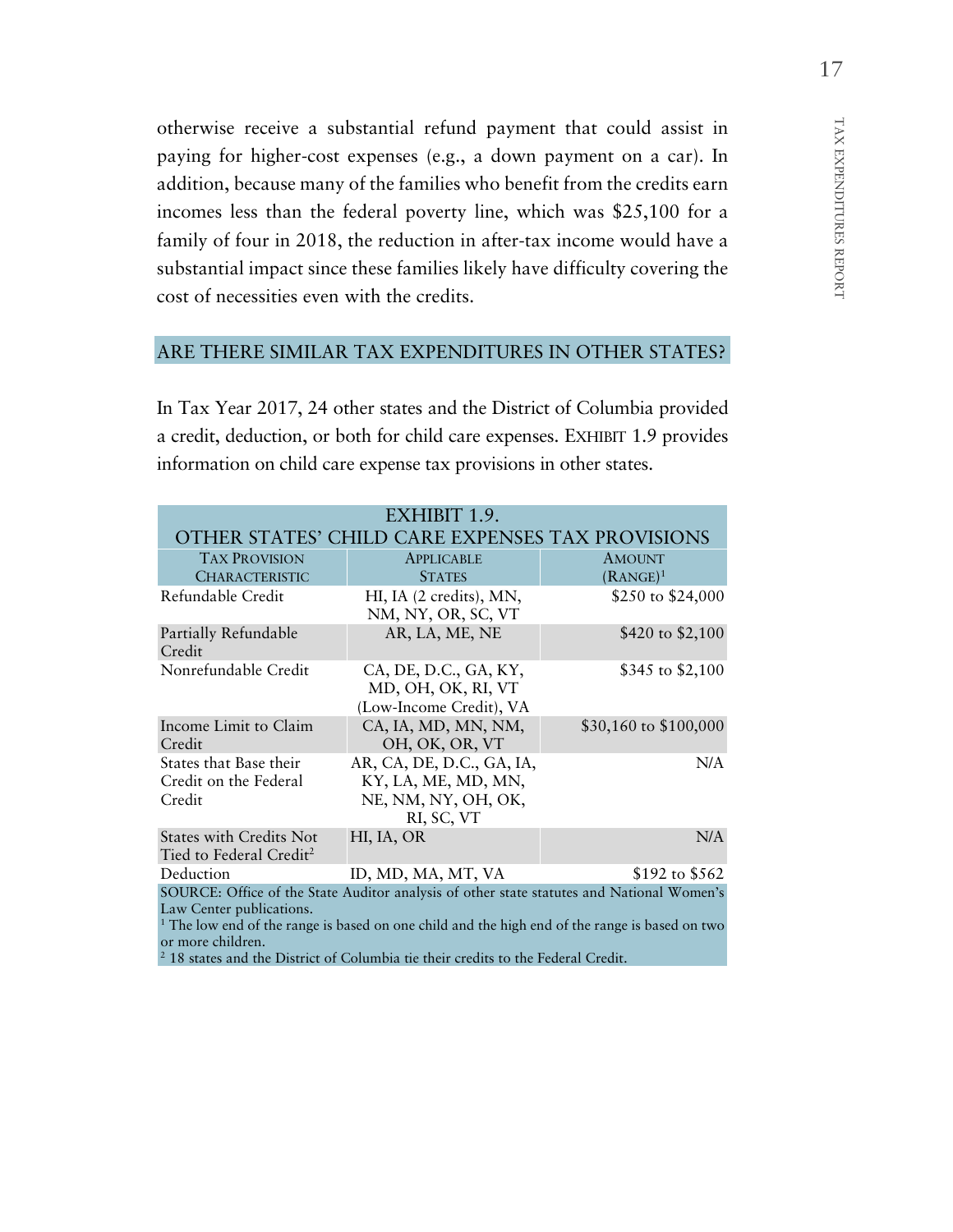## ARE THERE TAX EXPENDITURES OR PROGRAMS WITH A SIMILAR PURPOSE IN OTHER STATES?

**COLORADO CHILD CARE ASSISTANCE PROGRAM (CCCAP**)—The Department of Human Services administers the CCCAP program, which provides child care assistance to families with incomes of up to 165 percent of the federal poverty level and are employed, looking for work, or enrolled in an education program. Under CCCAP, counties receive an allocation of state funding and are responsible for establishing eligibility standards based on state guidelines and prioritizing which families receive financial assistance. In Fiscal Year 2016-17 CCAP was appropriated about \$91 million to provide financial assistance to families to reduce the cost of childcare. 30,328 children and 18,883 families receive financial assistance from CCCAP. We estimate that the program pays, on average, \$3,001 annually per child. CCCAP recipients are also eligible for the Child Care Credit and Low Income Credit; however, CCCAP recipients can only claim credits based on their out-of-pocket child care expenses not covered by CCCAP.

**COLORADO PRESCHOOL PROGRAM (CPP)**—The CPP is administered by the Department of Education and provides funding for eligible children to attend half or full-day preschool or full-day kindergarten located in public schools, child care centers, community preschools, or Head Start programs. According to information published by the Department of Education, in Fiscal Year 2016 - 17, it spent about \$108 million on CPP, which served about 27,000 students statewide and paid, on average, \$3,800 annually per child. Families who receive assistance through the program remain eligible to claim the Child Care Credit and Low-Income Credit, though their credits are calculated based only on their out-ofpocket child care costs.

**FEDERAL CHILD AND DEPENDENT CARE TAX CREDIT (FEDERAL CREDIT**)—As discussed, to qualify for the state Child Care Credit, families must also claim the Federal Credit, which is the basis for calculating the Child Care Credit amount. The Federal Credit provides an annual maximum child care credit of \$1,050 for one child, or \$2,100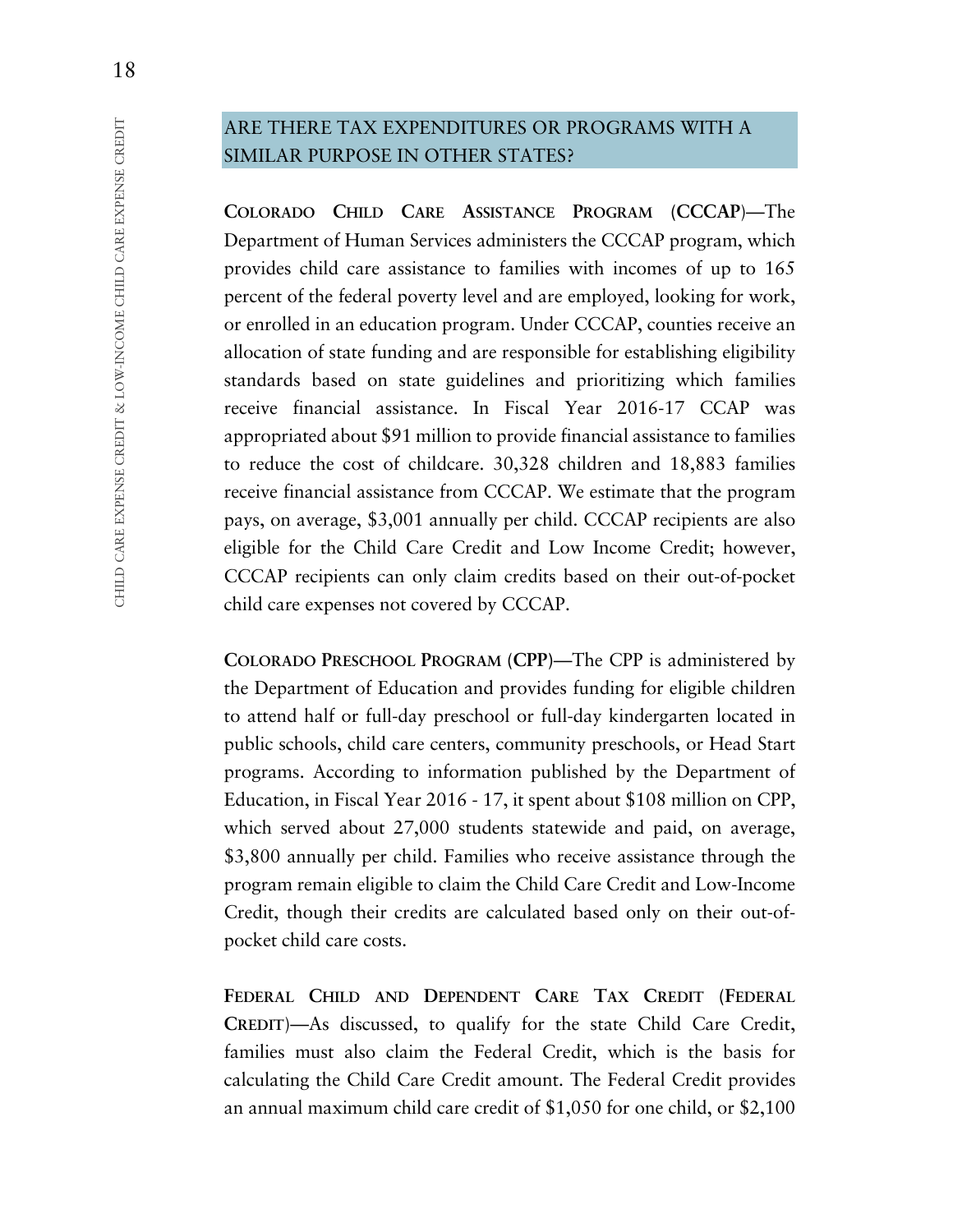for two or more children. According to Internal Revenue Service data, about 105,000 taxpayers in Colorado claimed the Federal Credit in Tax Year 2015 and received a total of \$56 million in Federal Credits, or about \$533 per taxpayer.

## WHAT DATA CONSTRAINTS IMPACTED OUR ABILITY TO EVALUATE THE TAX EXPENDITURES?

The Department of Revenue was unable to provide individual taxpayer data related to the Child Care Credit or the Low-Income Credit. Specifically, according to the Department of Revenue, although taxpayers report detailed information, including credit amounts claimed, qualified expenses, and information on child care providers on Forms DR 0104 and DR0347, GenTax does not capture the data in a format that is extractable without significant additional resources. With more changes to GenTax to extract additional data, including individual taxpayers' demographic information (i.e., income levels, address, number of children and marital status); credit amount; qualified childcare expenses; and child care provider names and addresses, we could potentially perform additional analyses of the credits including:

- The extent to which credit amounts claimed by taxpayers offset their qualified child care expenses.
- The number of taxpayers who received refunds.
- The number of taxpayers claiming the credits who are single parents or married couples.
- The number of recipients based on geographic and/or demographic distribution.
- The number of taxpayers who consistently claim the credits, are new claimants, or have discontinued use of the credits.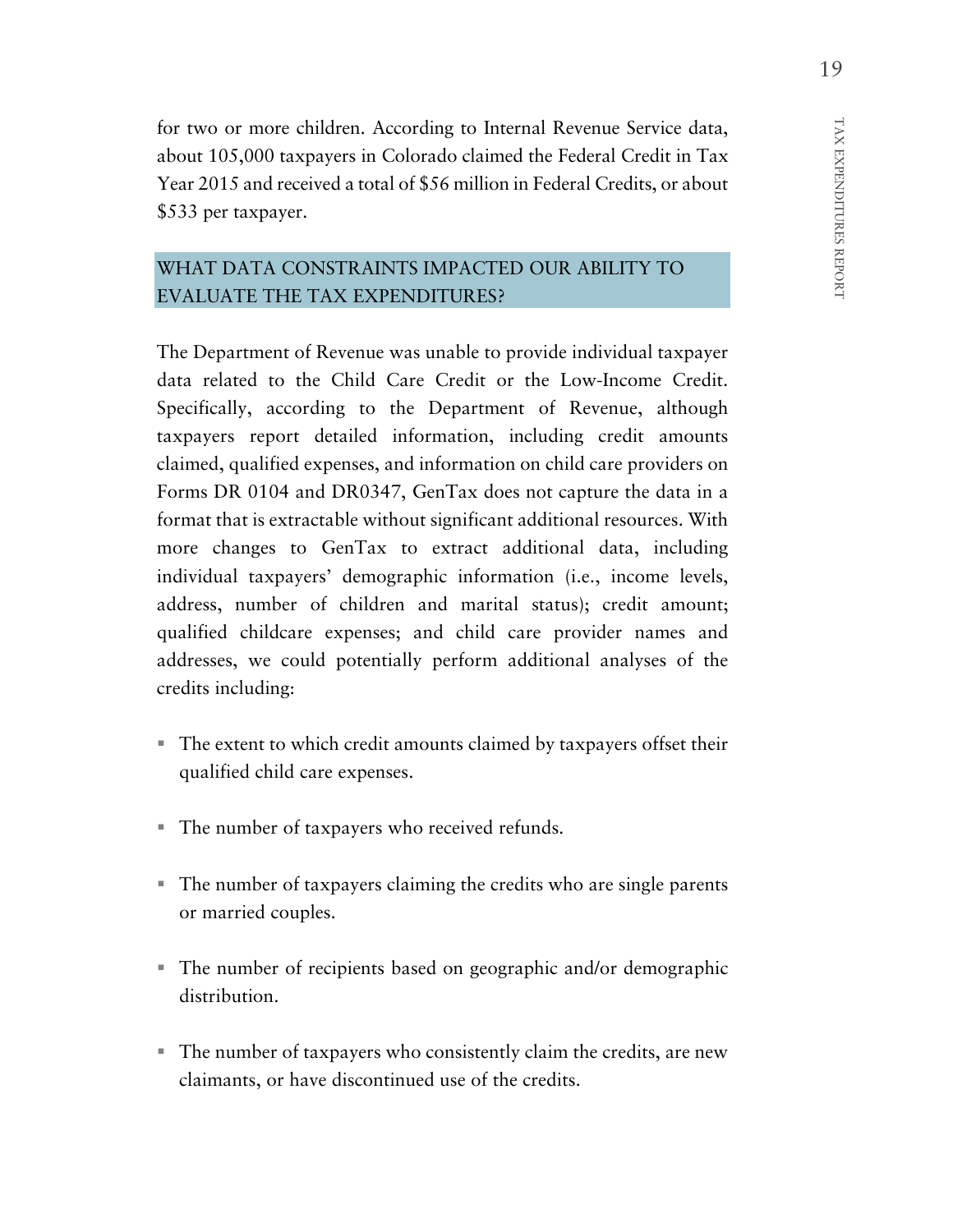However, according to the Department of Revenue, this type of change would require additional resources to complete the necessary programming in GenTax (see the Tax Expenditures Overview Section of the Office of the State Auditor's *September 2018 Tax Expenditures Compilation Report* for additional details on the limitations of Department of Revenue data and the potential costs of addressing the limitations).

## WHAT POLICY CONSIDERATIONS DID THE EVALUATION IDENTIFY?

**THE GENERAL ASSEMBLY COULD CONSIDER DECOUPLING THE FEDERAL CREDIT FROM THE CHILD CARE CREDIT TO INCREASE THE STABILITY OF THE CREDIT AND AVOID THE POTENTIAL FOR DISPARITIES IN THE BENEFIT AVAILABLE TO ELIGIBLE TAXPAYERS.** Currently, because the Child Care Credit is calculated based on the Federal Credit amount, changes to federal tax law and regulations can change the amount of Child Care Credit available to taxpayers, which may reduce its stability and effectiveness. Based on the current Federal Credit, the amount of Child Care Credit taxpayers receive changes whenever any of the following occur: (1) a change to the Federal Credit itself, (2) a change to the federal standard deduction or exemption amounts, or (3) a change to the federal tax rate or brackets. For example, the 2017 Federal Tax Cuts and Jobs Act substantially increased the standard deduction, eliminated the exemption for dependents, and changed tax rates across income levels, beginning in Tax Year 2018. Because the Federal Credit is limited to the amount of taxpayers' federal tax liability, these changes had an impact on the amount of the Federal Credit and subsequently, the amount of Child Care Credit taxpayers can claim. For example, including the changes from House Bill 18-1208, a married taxpayer filing a joint return, with one child and an adjusted gross income of \$30,000 and child care expenses of \$3,000 would have been able to claim a Child Care Credit of \$258 for Tax Year 2019 without the changes to federal law, but will be able to claim a \$280 credit in 2019 due to the changes. On the other hand, a taxpayer filing as a head of household, with one child, and an adjusted gross income of \$20,000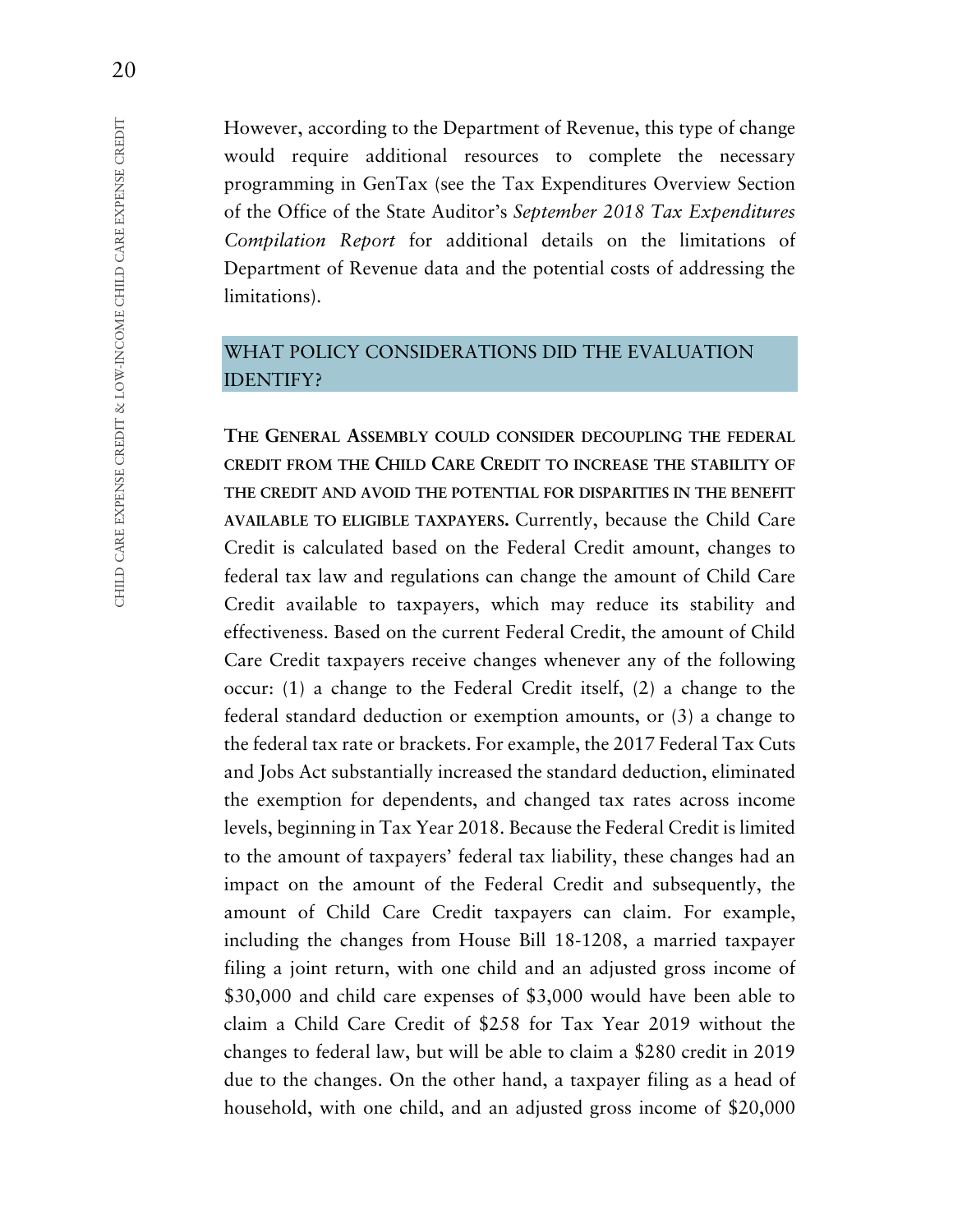TAX EXPENDITURES REPORT TAX EXPENDITURES REPORT

and child care expenses of \$3,000 will receive an \$83 credit instead of a \$128 credit without the change.

Additionally, directly tying the Child Care Credit to the Federal Credit can create unintended disparities in the amount of credits taxpayers receive. Because the Federal Credit is capped at taxpayers' federal tax liability, which can be substantially less than what taxpayers would otherwise be able to claim based on their actual child care expenses, taxpayers with low federal tax liability may also receive less in Child Care Credits. In addition to the potential for disparities across income levels, there are also potential disparities based on taxpayers' filing status (i.e., married filing jointly, single, head of household). EXHIBIT 1.10 compares the amount of the Child Care Credit or Low-Income Credit available for taxpayers based on their filing status as married filing jointly or head of household, which is a filing status typically used by single parents.

| EXHIBIT 1.10.<br>TAX YEAR 2019 CREDIT AMOUNTS BY ADJUSTED GROSS |                       |                                                                  |                         |
|-----------------------------------------------------------------|-----------------------|------------------------------------------------------------------|-------------------------|
|                                                                 |                       | INCOME AND TAX FILING STATUS FOR HYPOTHETICAL                    |                         |
|                                                                 |                       | TAXPAYERS WITH \$3,000 IN CHILD CARE EXPENSES FOR                |                         |
|                                                                 |                       | <b>ONE CHILD</b>                                                 |                         |
| <b>ADJUSTED GROSS</b>                                           | <b>MARRIED FILING</b> | <b>HEAD OF</b>                                                   | <b>DIFFERENCE</b>       |
| <b>INCOME</b>                                                   | JOINTLY CREDIT        | <b>HOUSEHOLD CREDIT</b>                                          |                         |
|                                                                 | <b>AMOUNT</b>         | <b>AMOUNT</b>                                                    |                         |
| \$5,000                                                         | \$500 <sup>1</sup>    | \$500 <sup>1</sup>                                               | \$0                     |
| \$10,000                                                        | \$500 <sup>1</sup>    | \$500 <sup>1</sup>                                               | \$0                     |
| \$15,000                                                        | \$500 <sup>1</sup>    | \$500 <sup>1</sup>                                               | \$0                     |
| \$20,000                                                        | \$500 <sup>1</sup>    | \$83                                                             | \$417                   |
| \$25,000                                                        | \$30                  | \$333                                                            | \$303                   |
| \$30,000                                                        | \$280                 | \$405                                                            | \$125                   |
| \$35,000                                                        | \$375                 | \$375                                                            | \$0                     |
| \$40,000                                                        | \$330                 | \$330                                                            | \$0                     |
| \$45,000-\$60,000                                               | \$300                 | \$300                                                            | \$0                     |
| $\sim$                                                          |                       | $\epsilon$ m $\epsilon$<br>$\sim$ $\sim$ $\sim$ $\sim$<br>01.110 | $\rightarrow$<br>$\sim$ |

SOURCE: Office of the State Auditor review of Federal Credit, Child Care Credit, and Low Income Credit.

1Taxpayers receive the Low-Income Credit because they have insufficient federal tax liability to claim the Child Care Credit.

Although the General Assembly could address these issues by amending statutes to base the calculation of the Child Care Credit on child care expenses incurred, regardless of the Federal Credit available, this would